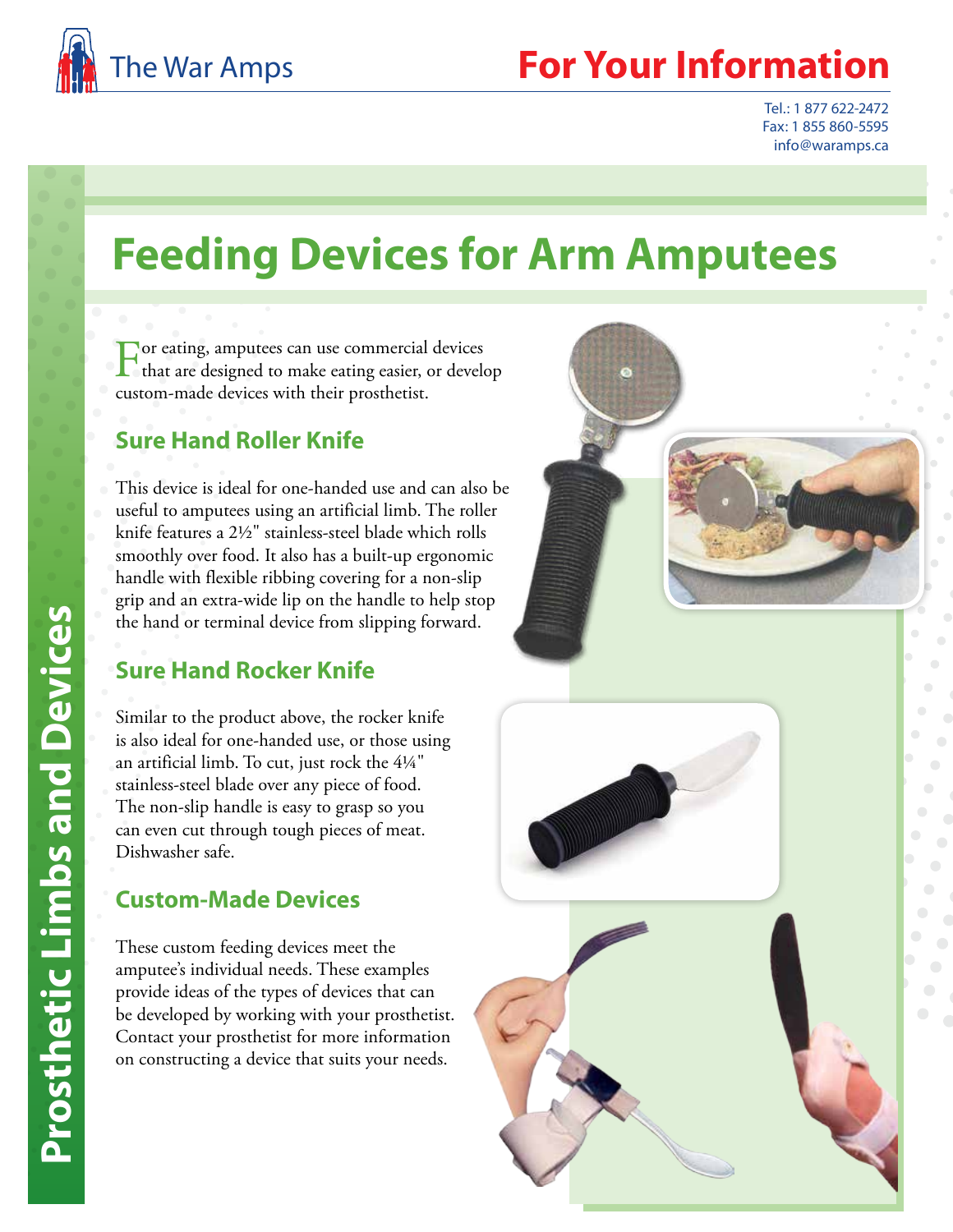#### **Folding Knife Fork Combination**

This utility knife is similar to the one below, and can also be folded to conveniently fit into a purse or pocket. The knife opens easily with one hand, and once open, it has a safety lock so it cannot be closed accidentally. As the blade is quite sharp, this knife is not recommended for young children.

# **Knife-Fork Combo**

This utility knife makes cutting food and eating easier. Amputees are able to cut and spear food using one hand. As the knife edge is razor sharp, eat with knife edge away from your mouth to avoid cutting your lip. Comes with a protective leather sheath.



#### **Utensils**

Bendable and angled utensils are available, which are more easily manipulated with artificial limbs. As well, rubber tubing or plastic foam can be fitted directly over the handle of a utensil to "build up" the handle – making it easier to grasp with an artificial limb.



**and Horizontal Peeler**